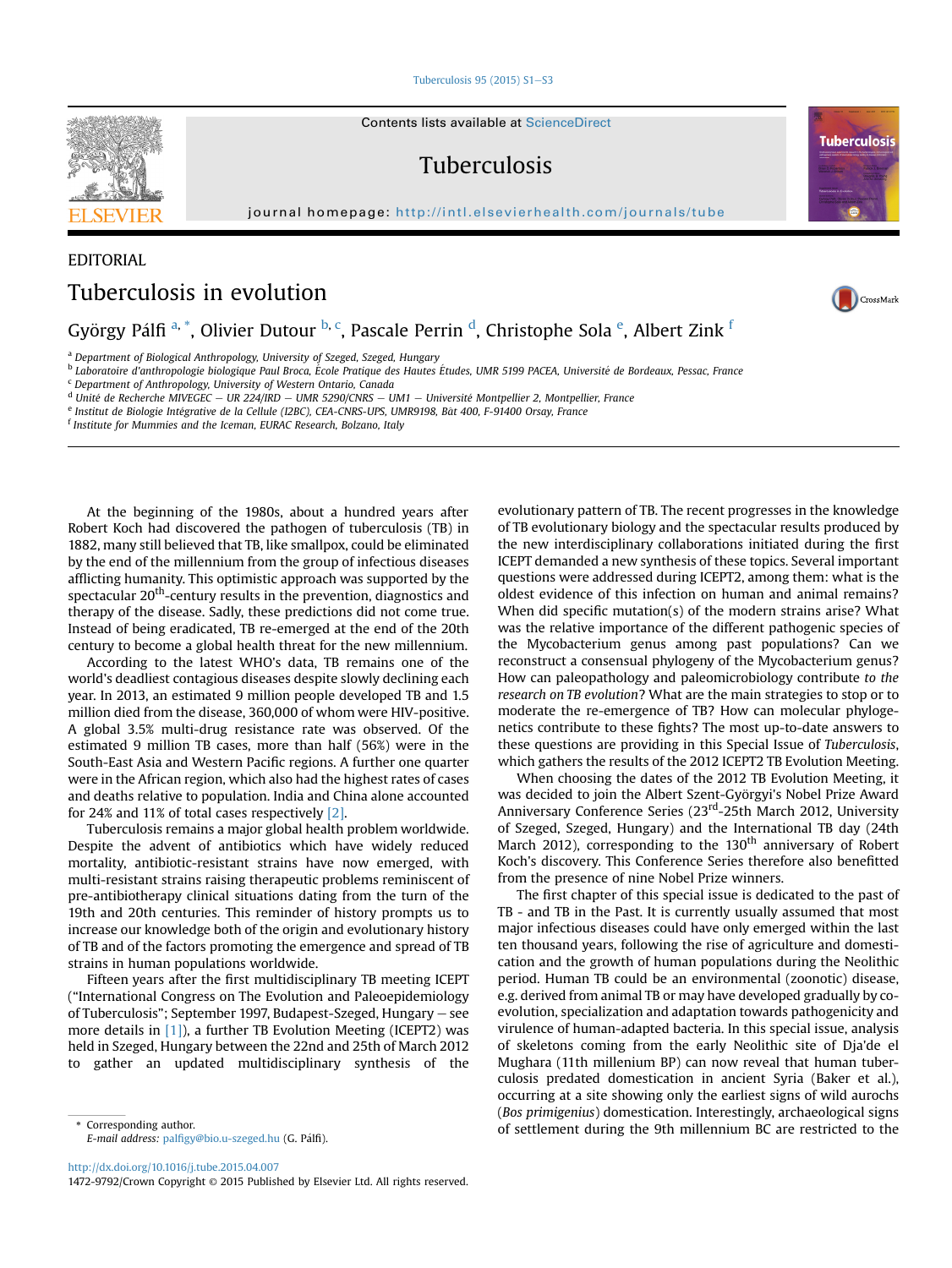same region. Archaeological and paleoanthropological data available in this area provide adequate material to test the early presence of Mtb complex pathogens. Few studies have been completed on human and animal remains, so the opportunity to test the hypothesis of a co-evolution rather than a direct transmission from bovines to humans is not yet possible. However, we cannot exclude that TB may also been contracted from wild or feral animals (Minnikin et al.). In that case, phylogeographical specificity of ancient wildlife and various food regimens may have played a role. With the assumption of a human Mycobacterium tuberculosis ancestor, the question of TB identification in Upper Paleolithic modern humans if not among Neanderthals can now be asked.

The vast majority of infectious diseases only affect the soft tissues of the body. In the case of TB, only a small proportion of patients  $(3-5%)$  develops bone stigma. It is therefore a great challenge to analyze and detect specific bone lesions to target samples of interest. The remarkable bone changes indicative of a longstanding chronic disease (Pott's disease) would have been unlikely to develop until the infection was less virulent. Until now, paleopathology was limited to the identification of this small proportion of individuals carrying such specific lesions, having suffered from TB for an extensive period of time. Fortunately, mycobacteria are suitable targets for paleopathological and biomolecular studies because of their waxy, hydrophobic and lipidrich cell wall (Daffé) that seems to help to protect DNA against destruction and degradation. New approaches combining morphological studies (minor osteological lesions, microscopic changes) with biochemical and molecular analyses of biological traces in bones (specific lipid biomarkers, proteins, DNA) provide promising results with the detection and identification of ancient TB infection (e.g. Donoghue et al.; Hershkovitz et al.; Masson et al.; Molnár et al.; Pálfi et al.; Santos; Schmidt-Schultz and Schultz; Schultz and Schmidt-Schultz).

Paleopathological processes of TB infection can also be better understood by 3D imaging (Coqueugniot et al.). Information is now also available on TB strains which had infected ancient human populations in different geographic regions. Furthermore, new methods can now address paleoepidemiological questions about the prevalence and distribution of infection diseases in past populations (Blondiaux and Naji; Eddy; Teschler-Nicola et al.). New studies using the molecular analysis identification of M. tuberculosis in prehistoric and historic populations between 5000 BC and 1800 AD give a more complete view on the infection rates in ancient times (Masson et al.; Lösch et al.; Pósa et al.; Szikossy et al.). They also provide information about the molecular evolution and the phylogenetic relationships of infectious diseases through the identification of possible TB strains no longer found today as well as the comparative analysis of modern and ancient microbial sequences (Roberts; Spigelman et al.).

More than 2000 modern MTB genomes have been sequenced to date, affording a more accurate reconstruction and calibration of the evolutionary scheme of M. tuberculosis helping to evaluate the distribution and prevalence of ancient strains occurring both in ancient and modern populations. It must be stressed that such studies do not necessarily demonstrate the proportion of individuals that died from TB, but rather the proportion that had contracted TB at some stages of their lives. Knowledge of changing prevalence in the past helps epidemiologists to understand the effect of environmental and socio-cultural factors affecting infectious diseases at a time before antibiotics and other modern interventions (Matos and Santos; Roberts and Bernard).

Ancient biomolecular analyses, including new sequencing technologies (next-generation sequencing), could significantly contribute to calibrate, improve or even change current models about TB evolution and the spread of MTb complex strains. Identifying the place of origin and later spread of TB within humans and animals whether wild or under domestication can shed light on its evolutionary process (Lee et al.). A genetic factor is not the only cause for the (re-)emergence of TB, as others must also be considered such as international travel and trade, poor economic environment, demographic (human population increase) and socio-cultural factors (urbanization), a weak health system, together with worldwide human migrations and community of pathogens (Donoghue et al.). Several studies have provided evidence for a role of the host genetics in susceptibility to TB, while numerous candidate genes studies as well as genome-wide linkage scans have been carried out. However, some inconsistencies are noticeable across these studies. In fact, different key elements should be accounted for when conducting forthcoming studies: definition of the controls is clearly questioned (are they true controls or latently infected with tuberculosis?), population substructure (admixture) and differences in M. tuberculosis strains (Perrin).

TB is caused by a group of phylogenetically closely related bacteria, known as the M. tuberculosis complex (MTBC). What are the potential evolutionary consequences of such long-standing human-pathogen association? How was TB "seeded" in human populations and when? These questions remain open. Wholemodern genome sequencing, systems biology and host-pathogen interactions are generating new approaches for the understanding of the past and and ongoing evolution, as well as the pathogenicity, of M. tuberculosis. CRISPR (Clustered Regularly Interspersed Short Palindromic Repeats), which demonstrate a historical record of bacterial-phage struggle, have been valuable in the past. Combined to new multi-level SNP-based identification tools, they should remain useful in the future, helping to follow both the microevolution and macroevolution process of MTBC (Sola).

Studies have shown human pathogens to have geographic structures in terms of population genetics. Depending on a splitter/ gatherer point of view, the global population structure of M. tuberculosis complex is defined by six to ten phylogeographical lineages, each associated with specific human populations (sympatric). The links between the particular MTBC lineages and human populations are maintained in cosmopolitan settings. Transmission of allopatric strains has been associated with risk factors such as HIV-co-infection. One of the key features of co-evolution is the ongoing evolutionary arms race between the pathogen and the host immune system. Surprisingly, the known human T-cell epitopes of MTBC are the most conserved regions of the MTBC genome and might contribute to the successful spread of MTb. "Ancient" and "modern" lineages can be distinguished among the six main human-adapted lineages (East-African Indian, Beijing, Central-Asian, Euro-American, M. africanum, M. bovis). The three "modern" lineages are more successful in terms of their geographical spread i.e. Europe, China and India. Some studies are consistent with the hypothesis that such strains have evolved a strategy of higher virulence and shorter latency (Mokrousov; Gomes et al.; Simeone et al.). The fight against M. tuberculosis also requires better diagnostic platforms (Somoskövi et al.) and new therapeutic approaches (Sipos et al., Horváti et al.). Although the complexity of the co-evolutionary process is difficult to understand, it is key to predicting progressive genetic changes in the future and developing a more integrative view (Perrin).

Questions about the origins and spread of tuberculosis in the past are addressed, in addition to biological and genetic topics, as well as epidemiological problems of the present. A thorough synthesis or concise summary of the articles from such a great number of fields cannot be given here. The emphasis will be different for a paleopathologist and for a microbiologist, just as a clinician and a medical historian approach the evolution of TB in diverse ways. Nevertheless, we remain convinced that the study of TB through an